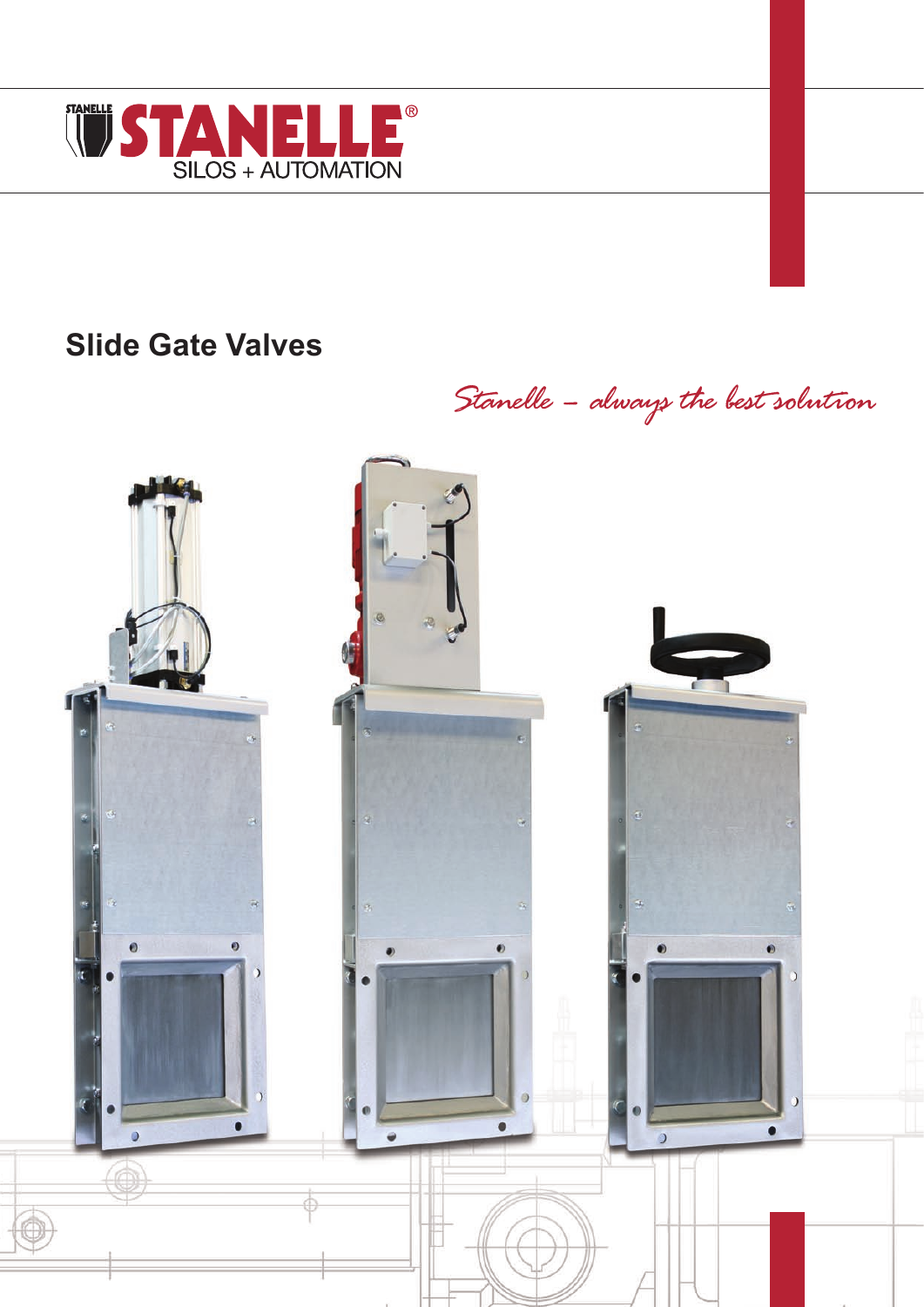

# **Slide Gate Valves for Bulk Materials**

### **Areas of application:**

The SMFS type gate valves are attached to silo and vessel discharges and assure optimal sealing of stored dusty and granular bulk goods up to 8 mm grain size. This modular gate allows the istallation of manual, pneumatic, or electric motors on the same base frame. The gate plate is guided over rollers sealed on both sides.

The pneumatically and motor activated flat gates can be used as regulating gates.

# **Applications:**

- **· stone, earth, and mining industry**
- **· foundries**
- **· ceramics and glass industry · chemicals and animal**
- **food production**
- **· concrete and cemen<sup>t</sup> production**



### **Type SMFS – EP pneumatically activated**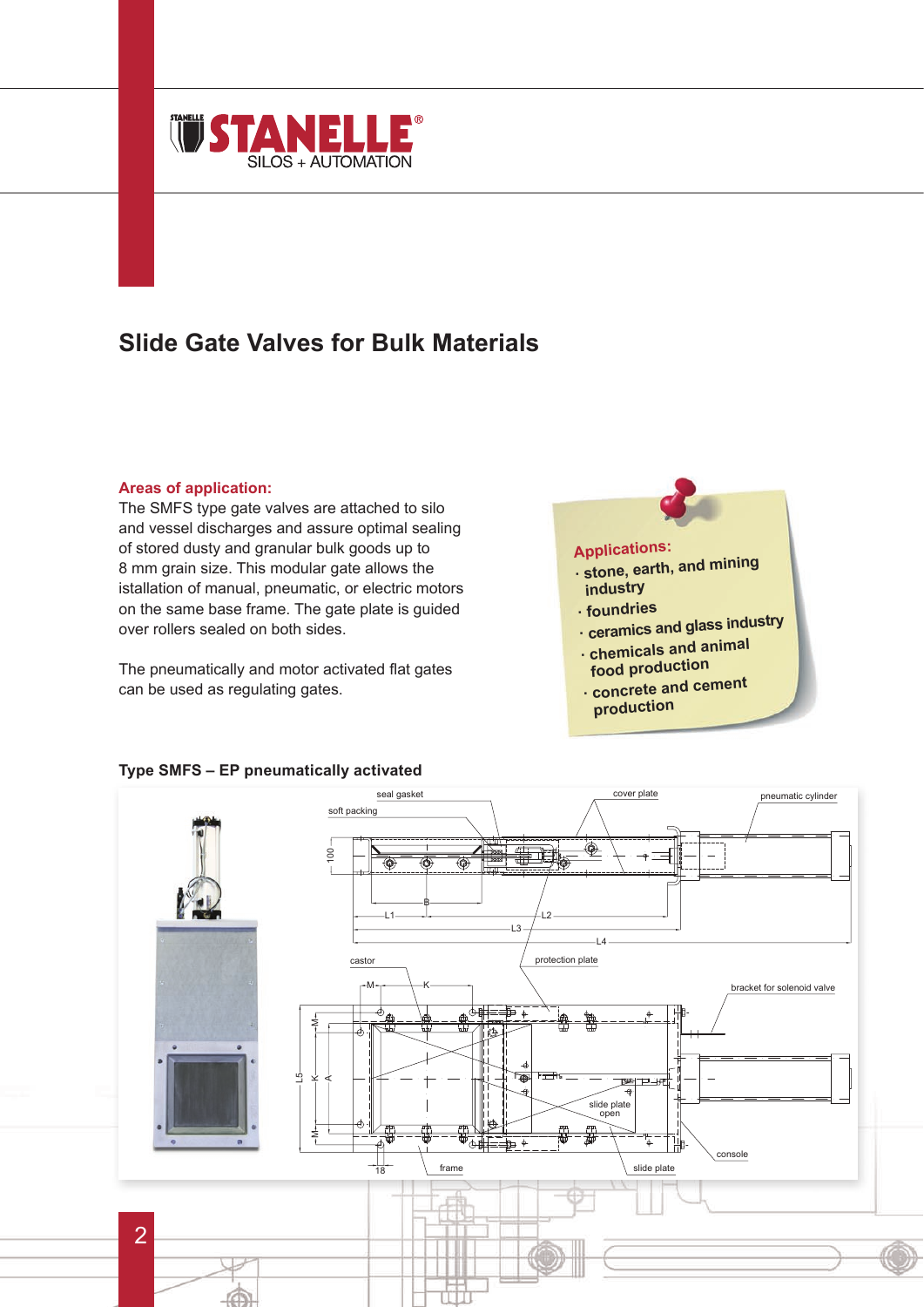

*…Optimal sealing*

#### **Measurement table:**

| <b>NW</b>      | $200 \times 200$ | $300 \times 300$ | 400 x 400 | $500 \times 500$ |
|----------------|------------------|------------------|-----------|------------------|
| A              | 200              | 300              | 400       | 500              |
| B              | 200              | 300              | 400       | 500              |
| L1             | 150              | 200              | 250       | 250              |
| L2             | 450              | 650              | 850       | 850              |
| L <sub>3</sub> | 683              | 883              | 1083      | 1083             |
| $L4$ - EP      | 1155             | 1355             | 1645      | 1955             |
| L4 - GM        | 1135             | 1335             | 1635      | 1935             |
| $L4 - HD$      | 870              | 1070             | 1270      | 1470             |
| L5             | 300              | 400              | 500       | 500              |
| Κ              | 150              | 250              | 300       | 300              |
| M              | 55               | 55               | 80        | 80               |

Other sizes upon request.

## **Type SMFS – GM motor driven**

# gear engine with emergency hand-wheel <del>m∏n</del> cover plate shaft pressing device console 프린 1 L L L m

### **Technical data:**

| SMFS-EP       | 200 x 200                        | 300 x 300 | 400 x 400 | 500 x 500 |  |  |
|---------------|----------------------------------|-----------|-----------|-----------|--|--|
| Weight (kg)   | ca. 48                           | ca. 55    | ca. 65    | ca. 95    |  |  |
| Cylinder      |                                  | 1         |           | 2         |  |  |
| Limit switch  | Reed                             |           |           |           |  |  |
| Closing speed | ca. 100 mm/s                     |           |           |           |  |  |
|               |                                  |           |           |           |  |  |
| SMFS-GM       | 200 x 200                        | 300 x 300 | 400 x 400 | 500 x 500 |  |  |
| Weight (kg)   | ca. 62                           | ca. 70    | ca. 80    | ca. 105   |  |  |
| Motor         | 0.75 kW; 230/400 V (3.4/2.0 A)   |           |           |           |  |  |
| Limit switch  | Proximity switch                 |           |           |           |  |  |
| Closing speed | ca. 100 mm/s                     |           |           |           |  |  |
|               |                                  |           |           |           |  |  |
| SMFS-HD       | 200 x 200                        | 300 x 300 | 400 x 400 | 500 x 500 |  |  |
| Weight (kg)   | ca. 40                           | ca. 46    | ca. 55    | ca. 65    |  |  |
| Actuation     | Threaded spindle with hand wheel |           |           |           |  |  |

### **Type SMFS – HD hand driven**